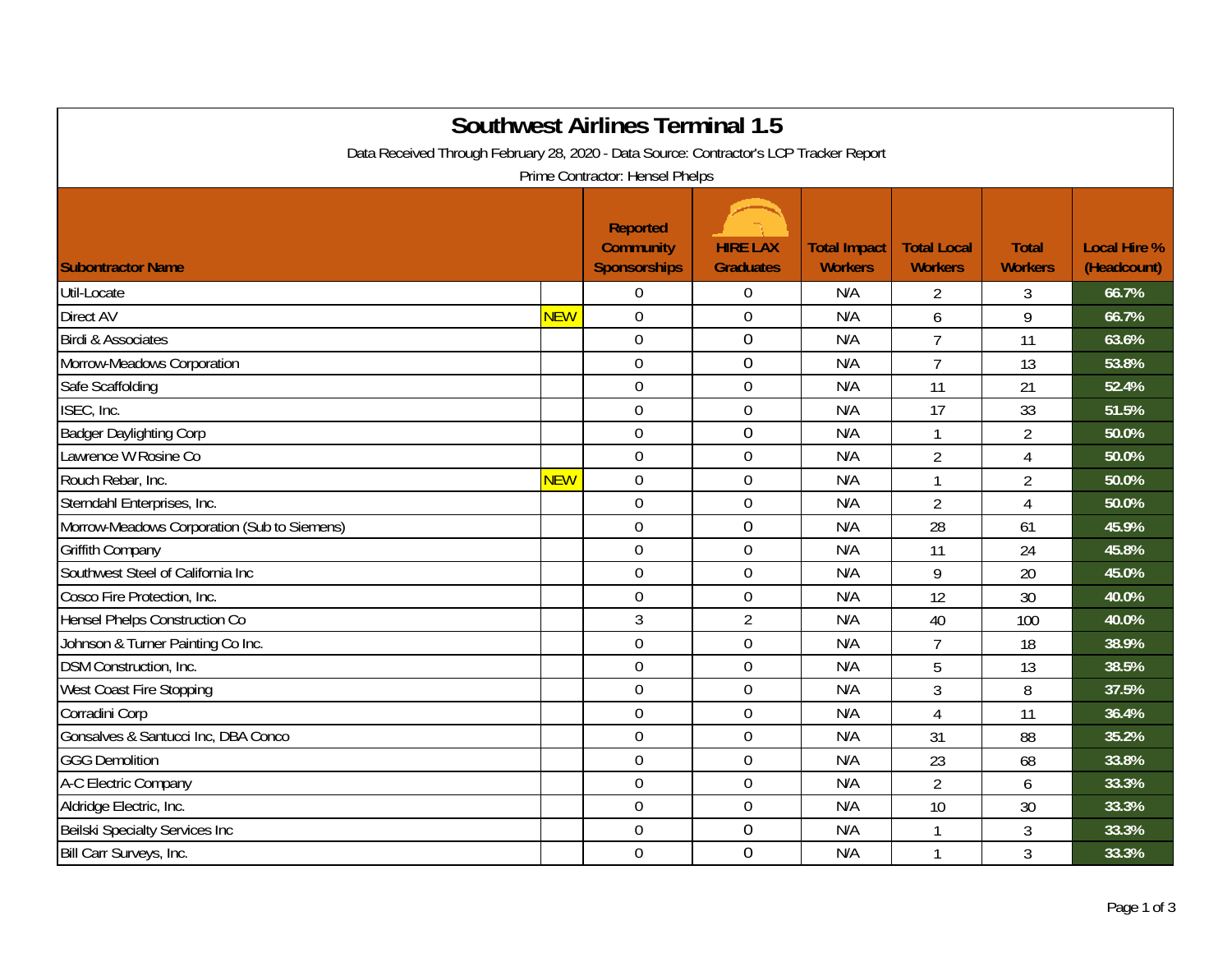| <b>Southwest Airlines Terminal 1.5</b><br>Data Received Through February 28, 2020 - Data Source: Contractor's LCP Tracker Report<br>Prime Contractor: Hensel Phelps |                                                            |                                     |                                       |                                      |                                |                                    |  |  |
|---------------------------------------------------------------------------------------------------------------------------------------------------------------------|------------------------------------------------------------|-------------------------------------|---------------------------------------|--------------------------------------|--------------------------------|------------------------------------|--|--|
| <b>Subontractor Name</b>                                                                                                                                            | <b>Reported</b><br><b>Community</b><br><b>Sponsorships</b> | <b>HIRE LAX</b><br><b>Graduates</b> | <b>Total Impact</b><br><b>Workers</b> | <b>Total Local</b><br><b>Workers</b> | <b>Total</b><br><b>Workers</b> | <b>Local Hire %</b><br>(Headcount) |  |  |
| G&G Door Products, Inc.                                                                                                                                             | $\mathbf 0$                                                | $\overline{0}$                      | N/A                                   | 1                                    | 3                              | 33.3%                              |  |  |
| Masonry Concepts, Inc                                                                                                                                               | $\overline{0}$                                             | $\boldsymbol{0}$                    | N/A                                   | 5                                    | 15                             | 33.3%                              |  |  |
| Southern California Grading Inc                                                                                                                                     | $\mathbf 0$                                                | $\boldsymbol{0}$                    | N/A                                   | 14                                   | 42                             | 33.3%                              |  |  |
| Tahlequah Rebar Inc.                                                                                                                                                | $\mathbf 0$                                                | $\mathbf 0$                         | N/A                                   | $\overline{7}$                       | 21                             | 33.3%                              |  |  |
| <b>Gerdau Reinforcing Steel</b>                                                                                                                                     | $\mathbf 0$                                                | $\boldsymbol{0}$                    | N/A                                   | 15                                   | 46                             | 32.6%                              |  |  |
| R.J. & J. Construction, Inc.                                                                                                                                        | $\overline{0}$                                             | $\mathbf 0$                         | N/A                                   | 6                                    | 19                             | 31.6%                              |  |  |
| <b>SME Steel</b>                                                                                                                                                    | $\mathbf 0$                                                | $\boldsymbol{0}$                    | N/A                                   | 24                                   | 76                             | 31.6%                              |  |  |
| Murray Company                                                                                                                                                      | $\overline{0}$                                             | $\mathbf 0$                         | N/A                                   | 31                                   | 99                             | 31.3%                              |  |  |
| Mike Zarp, Inc.                                                                                                                                                     | $\mathbf 0$                                                | $\mathbf 0$                         | N/A                                   | 5                                    | 16                             | 31.3%                              |  |  |
| <b>Shoring Engineers</b>                                                                                                                                            | $\mathbf 0$                                                | $\boldsymbol{0}$                    | N/A                                   | 27                                   | 89                             | 30.3%                              |  |  |
| Jordim Int'l Inc                                                                                                                                                    | $\mathbf 0$                                                | $\boldsymbol{0}$                    | N/A                                   | 10                                   | 33                             | 30.3%                              |  |  |
| Pan-Pacific Mechanical                                                                                                                                              | $\mathbf 0$                                                | $\boldsymbol{0}$                    | N/A                                   | 35                                   | 116                            | 30.2%                              |  |  |
| Anning Johnson Company                                                                                                                                              | $\mathbf 0$                                                | $\mathbf 0$                         | N/A                                   | 5                                    | 17                             | 29.4%                              |  |  |
| Woodbridge Glass Incorporated                                                                                                                                       | $\mathbf{1}$                                               | $\mathbf{1}$                        | N/A                                   | 5                                    | 17                             | 29.4%                              |  |  |
| <b>Building Electronic Controls</b>                                                                                                                                 | $\mathbf 0$                                                | $\boldsymbol{0}$                    | N/A                                   | $\overline{2}$                       | $\overline{7}$                 | 28.6%                              |  |  |
| Nevell Group, Inc.                                                                                                                                                  | $\mathbf 0$                                                | $\mathbf 0$                         | N/A                                   | 12                                   | 42                             | 28.6%                              |  |  |
| Rebar Engineering Inc.                                                                                                                                              | $\mathbf 0$                                                | $\boldsymbol{0}$                    | N/A                                   | $\overline{4}$                       | 14                             | 28.6%                              |  |  |
| Infinity Drywall Contracting, Inc.                                                                                                                                  | $\mathbf 0$                                                | $\mathbf 0$                         | N/A                                   | 43                                   | 154                            | 27.9%                              |  |  |
| Performance Contracting                                                                                                                                             | $\overline{0}$                                             | $\mathbf 0$                         | N/A                                   | 17                                   | 64                             | 26.6%                              |  |  |
| Saddleback Waterproofing                                                                                                                                            | $\mathbf 0$                                                | $\boldsymbol{0}$                    | N/A                                   | 5                                    | 19                             | 26.3%                              |  |  |
| Zolnay Insulation, Inc.                                                                                                                                             | $\mathbf 0$                                                | $\mathbf 0$                         | N/A                                   | 6                                    | 23                             | 26.1%                              |  |  |
| Rosendin Electric                                                                                                                                                   | $\mathbf 0$                                                | $\boldsymbol{0}$                    | N/A                                   | 31                                   | 120                            | 25.8%                              |  |  |
| <b>Comet Electric</b>                                                                                                                                               | $\overline{0}$                                             | $\boldsymbol{0}$                    | N/A                                   | $\overline{2}$                       | 8                              | 25.0%                              |  |  |
| <b>Elljay Acoustics</b>                                                                                                                                             | $\mathbf 0$                                                | $\mathbf 0$                         | N/A                                   | $\mathbf{1}$                         | 4                              | 25.0%                              |  |  |
| Commecial Scaffolding of CA                                                                                                                                         | $\boldsymbol{0}$                                           | $\boldsymbol{0}$                    | N/A                                   | 8                                    | 33                             | 24.2%                              |  |  |
| Performance Contracting                                                                                                                                             | $\overline{0}$                                             | $\mathbf 0$                         | N/A                                   | 17                                   | 73                             | 23.3%                              |  |  |